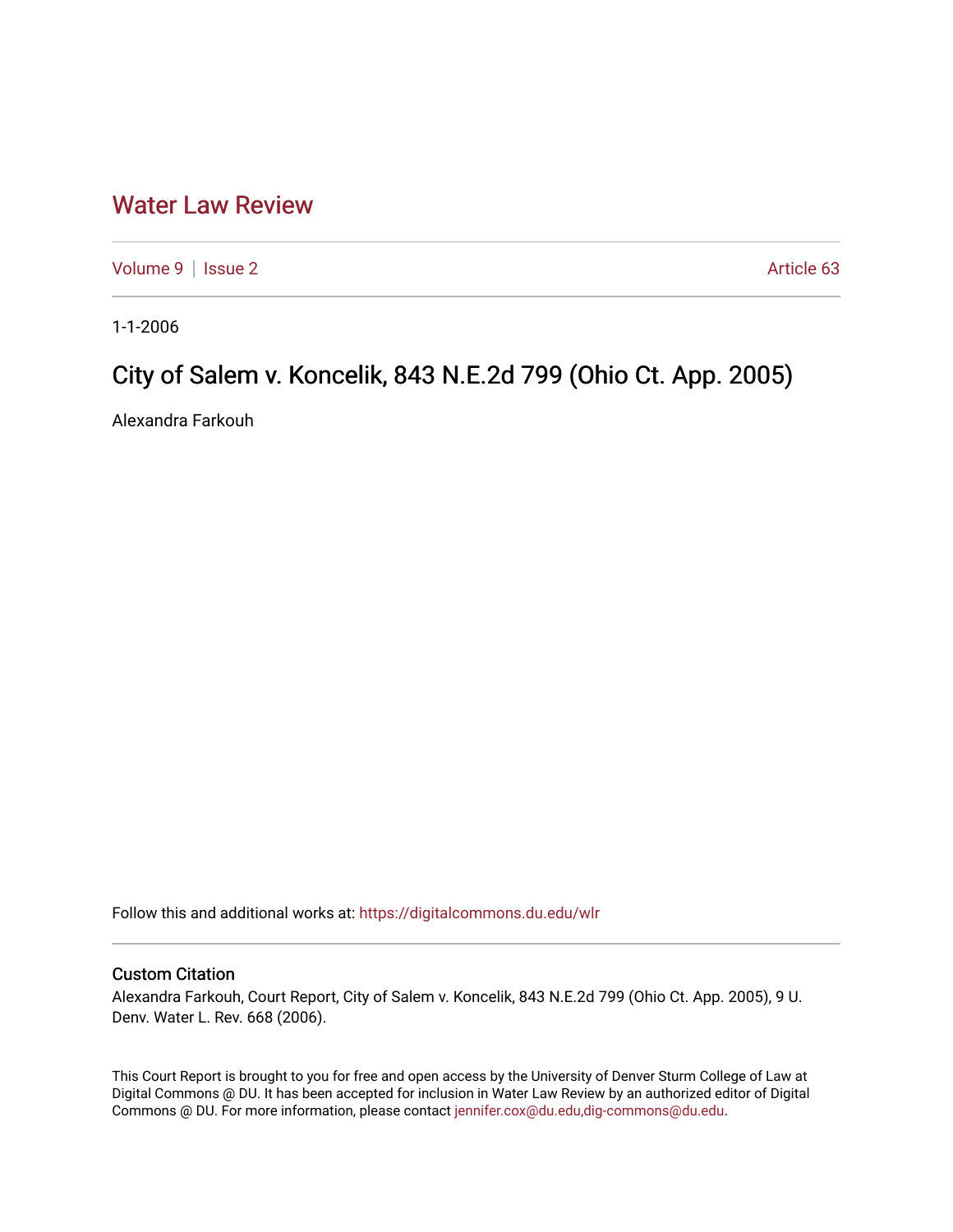The court then determined that water rights are appurtenant to title in real property. As such, the government may not invade these rights. It held that property owners were not required to hold separate title to their groundwater. The court relied on numerous holdings from diverse jurisdictions to find that landowners' rights to groundwater protect them from government interference. It further stated that the welfare of Ohio homeowners, the security of Ohio's economy, and the reliability of real estate transfers demand the safeguarding of groundwater rights. The court answered the certified question holding that Ohio landowners have a property interest in the groundwater underlying their land and that government interference with that right can constitute an unconstitutional taking.

*Jacki Lopez*

**City** of Salem v. **Koncelik, 843 N.E.2d 799 (Ohio Ct. App. 2005)** (holding the Ohio Code required the Environmental Review Appeals Commission to consider biological criteria regulation when seeking to impose permit discharge limitations).

The City of Salem ("Salem") appealed from a renewal permit issued **by** the Ohio Environmental Protection Agency **("OEPA")** imposing more stringent limits on the amount of phosphorus and total dissolved solids a municipal wastewater treatment plant ("WVTP") could discharge into a creek. The discharge allowed **by** the creek's biological water quality standards exceeded the permit limits. The Environmental Review Appeals Commission ("ERAC") affirmed the renewal permit and found OEPA's action comported with the legal authority pursuant to the Ohio Code. Further, ERAC found the Ohio Code legally required **OEPA** to impose limits "necessary and appropriate" to achieve and maintain the applicable standards of water quality.

Salem appealed ERAC's order to the Ohio Court of Appeals. First, Salem asserted ERAC's ruling that the Ohio Code provides legal authority for the imposition of the phosphorus limits was not in accordance with law. Salem reasoned the limits were not in accordance with the law because the Ohio Code required **OEPA** to comply with additional standards of biological criteria regulation when seeking to impose permit discharge limitations.

Second, Salem asserted reliable, probative and substantial evidence did not support ERAC's failure to find additional limitations in the Ohio Code precluded OEPA's action. Finally, Salem asserted ERAC's finding that the specific numeric limits for phosphorus included in the renewal permit were "necessary and appropriate" to achieve water quality standards was not supported **by** reliable, probative and substantial evidence and was not in accordance with law.